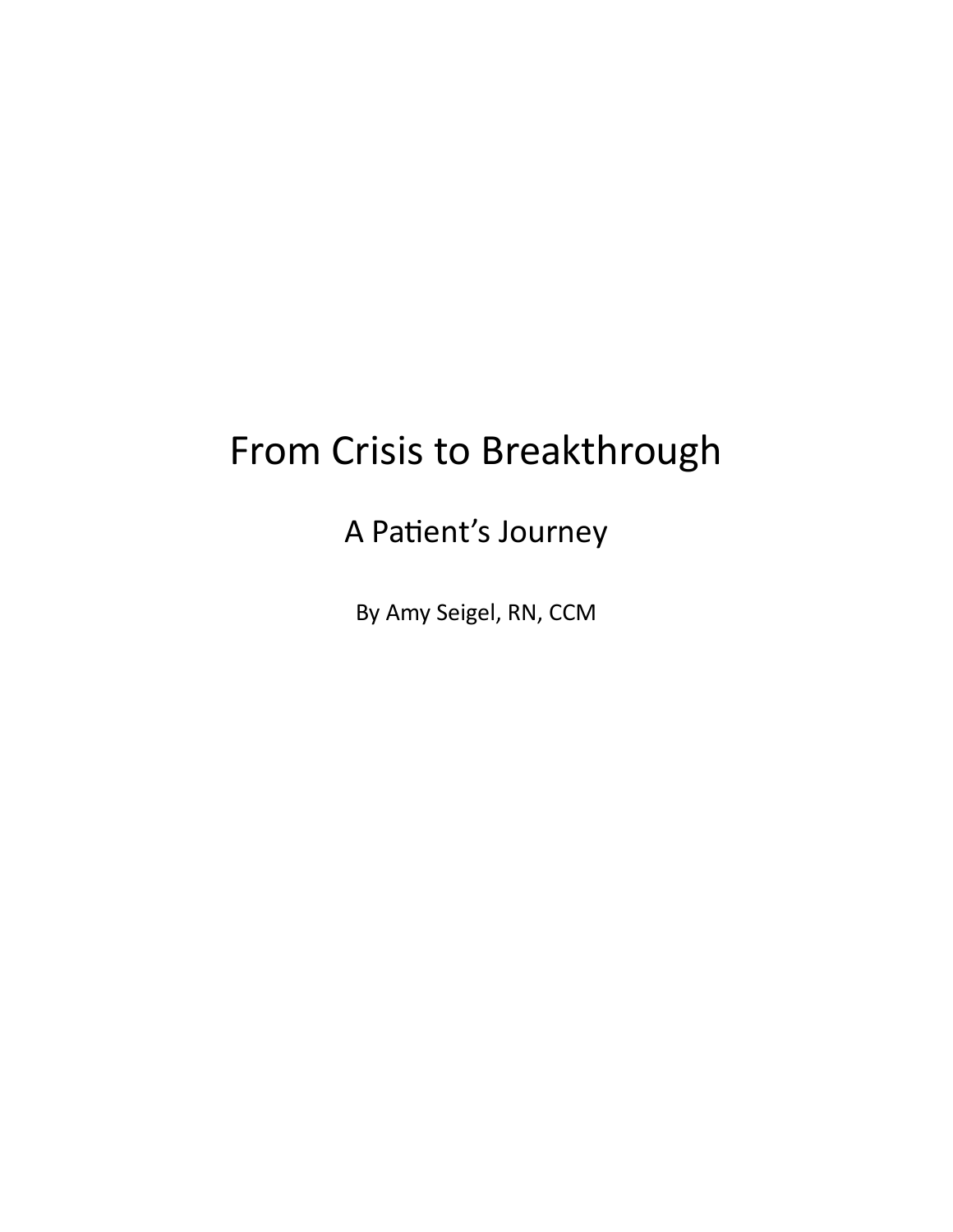This real life case study highlights four key areas where an effective Care Manager can assist seniors and their families with needed support.

Sally K's family consulted Advocare, an Aging Life Care Management company, when she was only 73 years old. Sally had recently undergone surgery for stomach cancer. Prior to her surgery, Sally had been a very active and vibrant woman. While the procedure was successful in treating her cancer, the follow up treatment made Sally extremely ill.

Each and every day brought debilitating nausea, disturbing side effects, and even occasional suicidal thoughts. The treatment that defeated her disease had left her absolutely exhausted and depressed; with every day a struggle.

Sally was unable to enjoy a meal, visit with friends or even sit calmly and read a book. Her symptoms plagued her from the moment she awoke, and became more intense throughout the day. She found relief only when she was once again able to fall asleep with the help of strong sedation.

All three of her adult children lived in the northeast, and they jointly made a decision to hire Advocare as a local medical and care advocate for Sally. Advocare's Medical Care Management began with a thorough assessment documenting Sally's medical history and current issues and concerns.

During the initial assessment, it was discovered that she was on over 25 medications prescribed by 5 different specialist doctors. Sally was unclear as to what medications were to be decreased or increased depending on her symptoms and what her plan to recover was. She was on several medications to control nausea; however some of those meds were worsening her symptoms.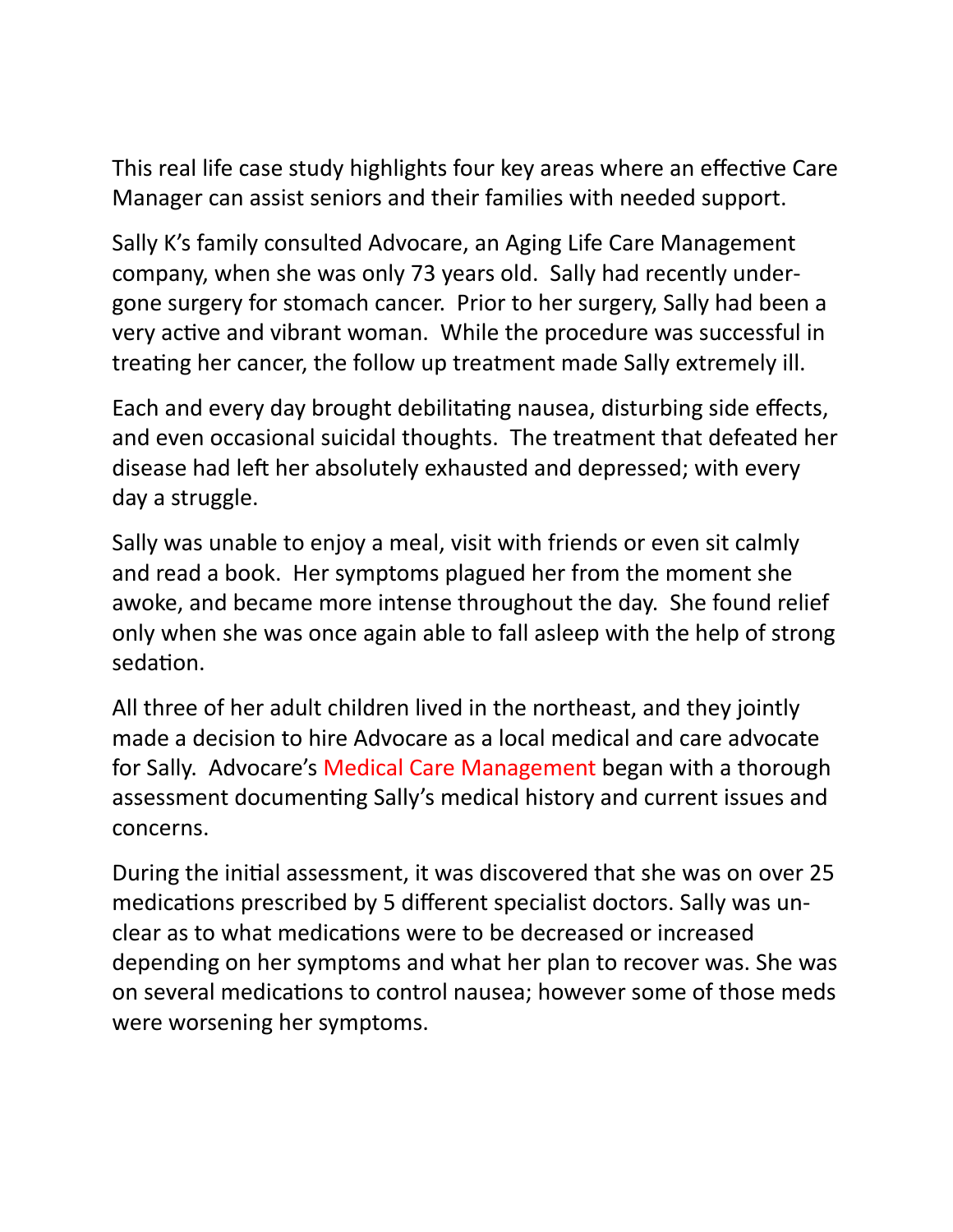Advocare recommended that a Nurse Advocate begin to work together with Sally to address these issues while accompanying her to key physician appointments to review her status with each specialist. Advocare obtained medical records from her doctors and began to communicate with them regarding their treatment plan and objectives.

In that process it became apparent that one or two of her physicians did not wish to work collaboratively to address Sally's medical issues. They had "done all they could do." Sally's family now understood that it was time to find practitioners that would work as a team to help her. They authorized Advocare to select new specialists that had deeper experience and a more committed approach to her specific issues.

Once Advocare has established this new team of doctors; these practitioners now had the benefit of having sufficient information to work in a coordinated fashion. The Care Manager kept all practitioners informed of other specialists' input and as a result, together created a new medical treatment plan, even integrating an alternative therapy regimen.

By taking advantage of this brain trust of highly experienced physicians, each prominent in their specific specialty and techniques; it was determined that not all of Sally's issues were stemming from physical problems. It was further determined that Sally's response to stress and emotional coping skills resulted in her symptoms of nausea.

Advocare worked with this team of practitioners to combine biofeedback, psychological counseling, and natural nausea therapy treatments. Now that care was coordinated and harmonized among several experts in their field, a new medication regimen was developed. This plan actually reduced many of the strongest medications in her pharmacological arsenal, including those with significant side effects.

Over the next few months, Sally, supported by her Nurse Care Manager,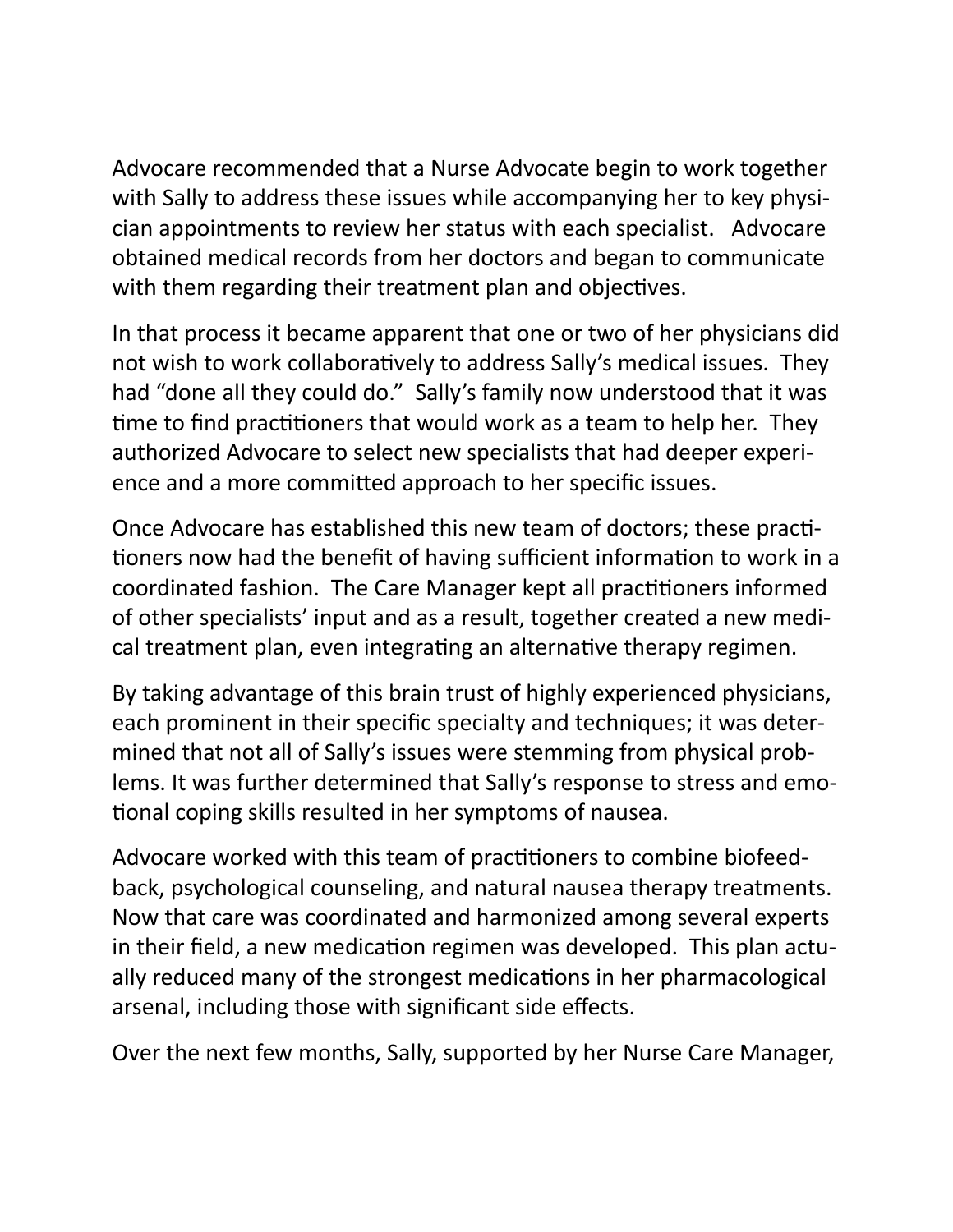followed this new care plan diligently. Together with her Care Manager and her physicians, they continuously fine tuned this plan. After three months, there was a new "Sally" who now stated that she was beginning to see the possibilities that she could get her prior life back.

At that time, it was determined that Sally and her husband Michael needed a bit more assistance with daily tasks such as meal preparation and light housekeeping. Advocare's Home Care Management team worked with Sally and Michael using a "matchmaking approach" to interview several candidates.

This collaborative approach presented several candidates to Sally and Michael, encouraging their active involvement in the decision of choosing someone that would be working in their private home. Together with their Care Manager, they identified a caring and competent caregiver that truly matched their personal preferences and needs.

This additional help around the home worked wonders to lighten the load on Michael. Although he never complained, it was clear that he felt an enormous burden lifted. He had been trying so hard to support his wife of more than fifty years, and this had lately taken a toll in the form of stress and exhaustion.

Over the next six months, Sally, who as previously unable to participate in any activity, was able to take short walks with her husband, eat a small meal at the table with friends and enjoy reading again. At this point, Sally informed us that she was feeling "90% better than when Advocare began working with her" – on most days.

By this time, Advocare's week to week role had lessened significantly, as Sally had successfully navigated out of the crisis stage. However at this point Sally's Nurse Care Manager did notice that going to the grocery store several times a week and taking care of the condo was becoming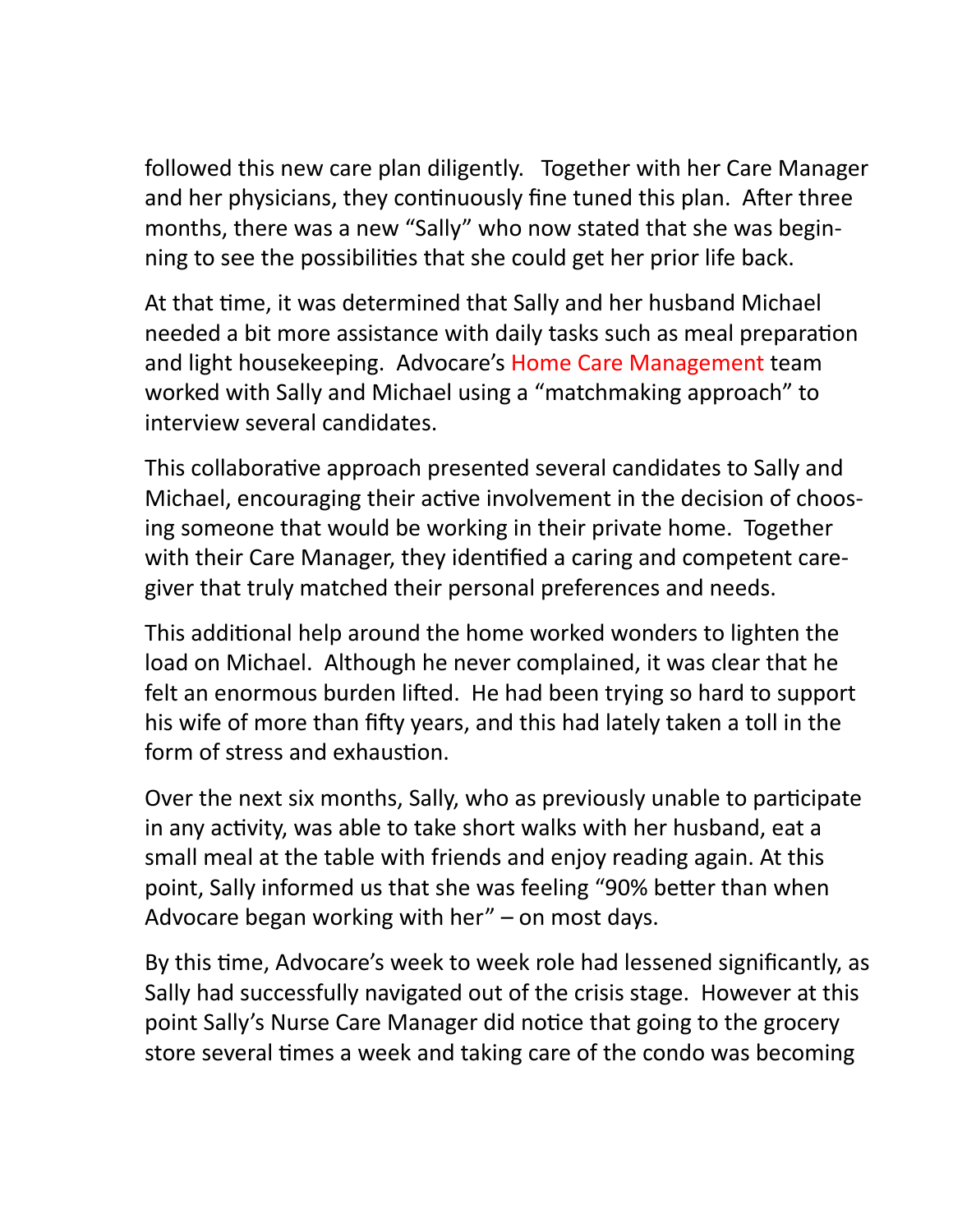very taxing for her.

Her clubhouse, where in the past she had met her friends, now felt too far. Furthermore, her friends played cards in the evening and now she and her husband were no longer comfortable driving at nighttime, and they did not wish to have outside care in their home twenty four hours per day.

Advocare's Transition Care Management team began working with Sally and Michael to assist them to understand assisted living options where they could still be close to their friends and community. Sally and Michael, upon arriving to Florida, had moved to their large senior living community as active retirees, when they were quite social and actively participating in community events.

At this point in time, however, their care needs had become more of a priority. Advocare's Transition Care Management team worked together with Sally, Michael and their children to create a realistic plan to move to an Assisted Living community. The family stated that, due to the stress associated with moving, they wanted to do this "just once," meaning they wanted a community where their parents could age in place for the rest of their lives.

This process also involved Life Care Planning, carefully reviewing and analyzing all of their assets, monthly income and expenses, insurance benefits, and other potential payment sources such as VA entitlements. By doing Life Care Planning, existing assets were repurposed so that Sally and Michael could afford a community that previously they had felt was out of reach.

In reviewing assisted living options, several criteria were established, including proximity to friends and to her team of doctors that had made her life so much better. After reviewing all of the facts with their Care